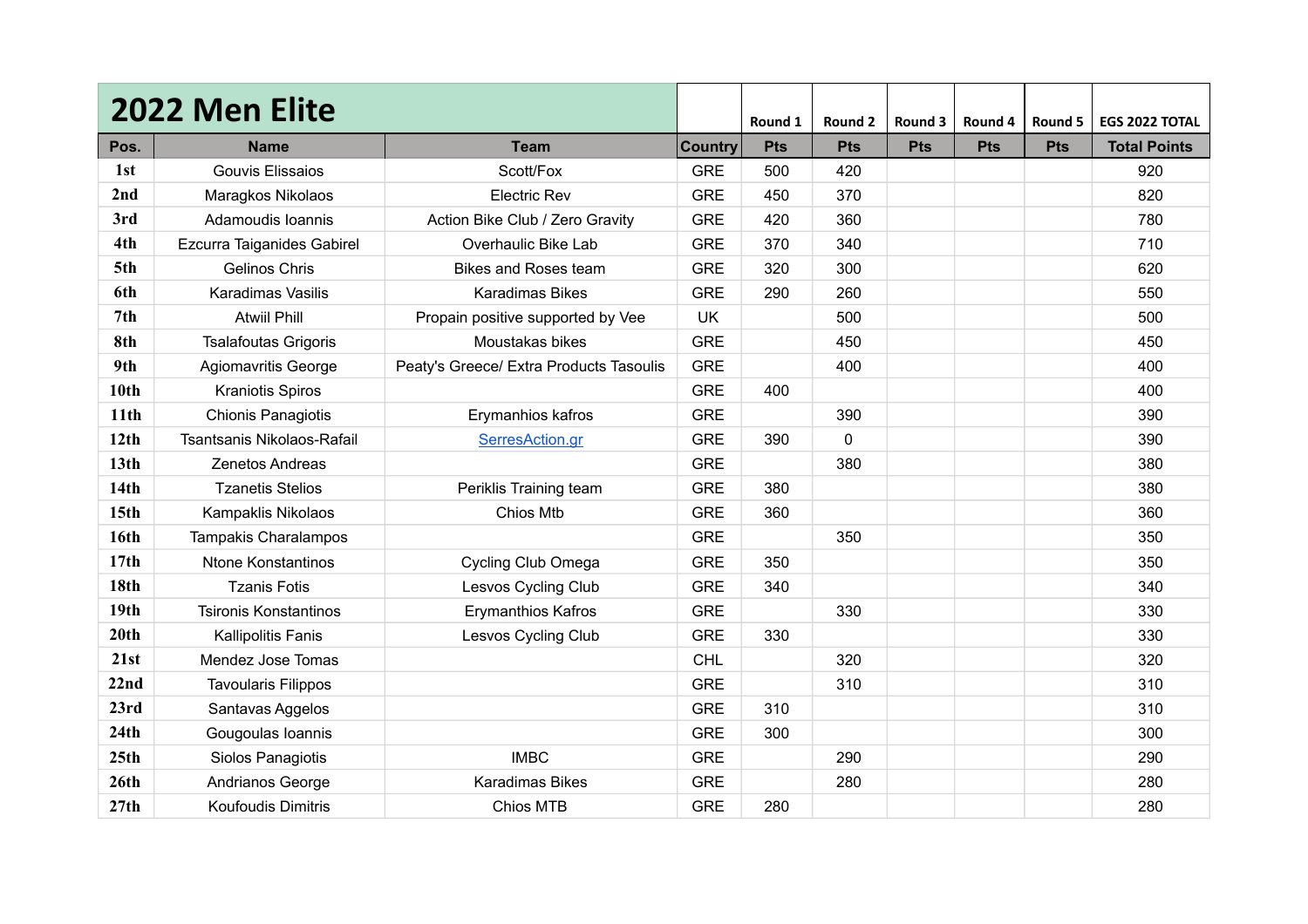| 28 <sub>th</sub> | Karbounis Xristos           |             | <b>GRE</b> |     | 270 |  | 270 |
|------------------|-----------------------------|-------------|------------|-----|-----|--|-----|
| 29th             | <b>Karantonis Dimitrios</b> | Molyvos mtb | <b>GRE</b> | 270 |     |  | 270 |
| 30th             | Chourmouzis Panagiotis      |             | <b>GRE</b> | 260 |     |  | 260 |
| 31st             | Apostolopoulos Panagiotis   | Red FOX     | <b>GRE</b> |     | 250 |  | 250 |
| 32 <sub>nd</sub> | Cak?rca Kerem               |             | <b>TUR</b> | 250 |     |  | 250 |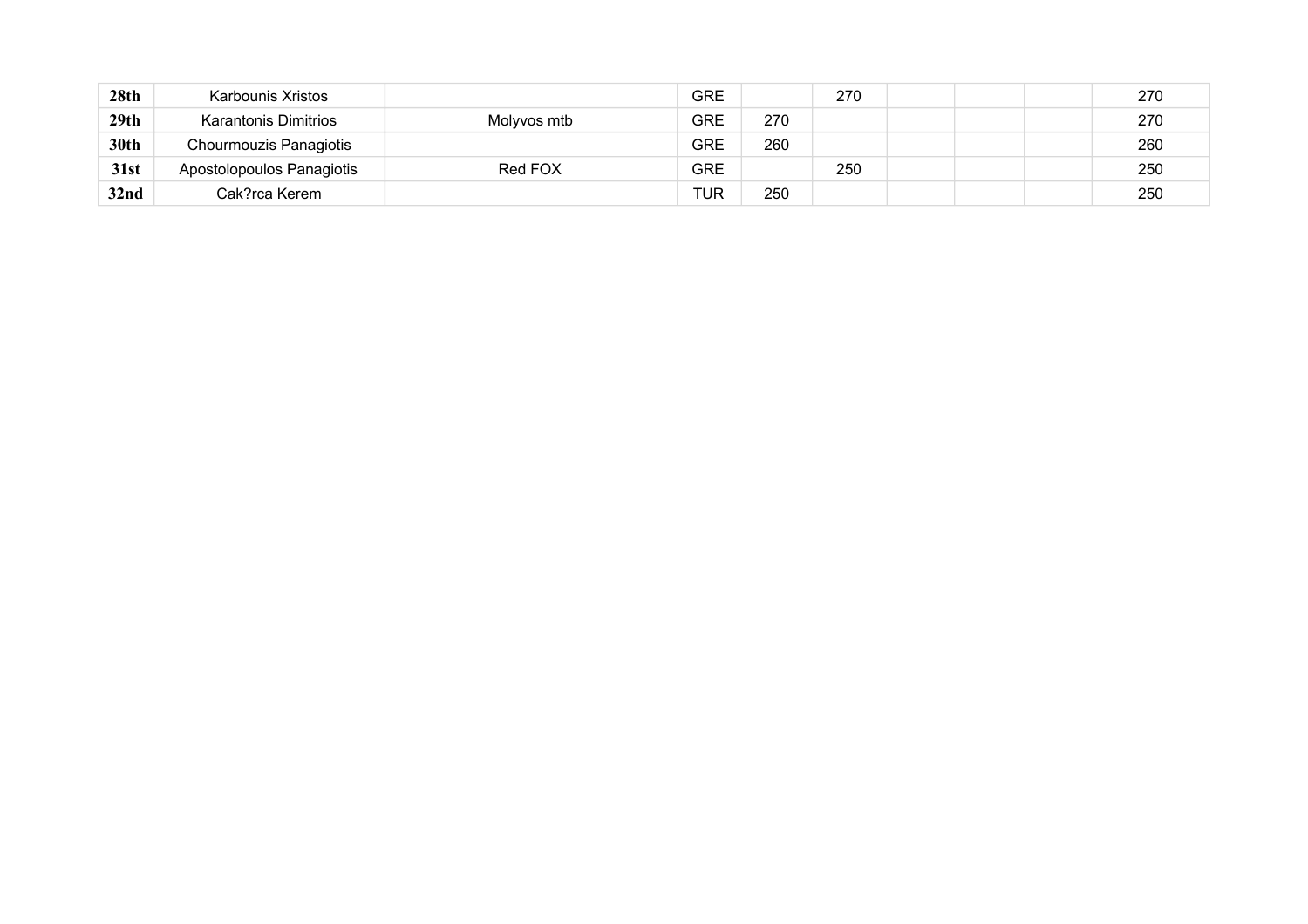|                  | <b>2022 Men</b>              |                                   |                | Round 1    | Round 2    | Round 3    | Round 4    | Round 5    | EGS 2022 TOTAL      |
|------------------|------------------------------|-----------------------------------|----------------|------------|------------|------------|------------|------------|---------------------|
| Pos.             | <b>Name</b>                  | <b>Team</b>                       | <b>Country</b> | <b>Pts</b> | <b>Pts</b> | <b>Pts</b> | <b>Pts</b> | <b>Pts</b> | <b>Total Points</b> |
| 1st              | <b>Balasopoulos Kimon</b>    | <b>Mklift</b>                     | <b>GRE</b>     | 320        | 400        |            |            |            | 720                 |
| 2nd              | Kontos Giorgos               |                                   | <b>GRE</b>     | 270        | 290        |            |            |            | 560                 |
| 3rd              | Potamitis Konstantinos       | Potamitis Meccanica               | <b>GRE</b>     | 260        | 270        |            |            |            | 530                 |
| 4th              | <b>Baldimtsis Anastasis</b>  | Bike30/Nutri Shop                 | <b>GRE</b>     | 230        | 260        |            |            |            | 490                 |
| 5th              | <b>Kelmalis Alexandros</b>   |                                   | <b>GRE</b>     | 180        | 250        |            |            |            | 430                 |
| 6th              | Giannoglou Giannis           |                                   | <b>GRE</b>     | 400        |            |            |            |            | 400                 |
| 7 <sub>th</sub>  | Karathanos Konstantinos      | True wheels - Karadimas bikes     | <b>GRE</b>     | 170        | 220        |            |            |            | 390                 |
| 8th              | Nikolaou Giannis             | <b>True Wheels</b>                | <b>GRE</b>     | 145        | 230        |            |            |            | 375                 |
| 9th              | Chatzigeorgiou Aris          | All Mountain Adventures           | <b>GRE</b>     |            | 350        |            |            |            | 350                 |
| 10th             | Boubaris Xenofon             | Chios MTB                         | <b>GRE</b>     | 350        |            |            |            |            | 350                 |
| 11th             | <b>Tsiris Ilias</b>          | <b>Tsirisbikes</b>                | <b>GRE</b>     |            | 320        |            |            |            | 320                 |
| 12th             | Loumpoutskos Chris           | Velvetrides                       | <b>GRE</b>     |            | 300        |            |            |            | 300                 |
| 13 <sub>th</sub> | <b>Unsal Dincer</b>          | NDuro-TR                          | <b>TUR</b>     | 300        |            |            |            |            | 300                 |
| 14th             | <b>Titirekis Lefteris</b>    |                                   | <b>GRE</b>     | 290        |            |            |            |            | 290                 |
| 15 <sub>th</sub> | Karadimas George             | Karadimas bikes                   | <b>GRE</b>     |            | 280        |            |            |            | 280                 |
| 16th             | Giannoulis Panagiotis        | Lesvos Cycling Club / Ticket2Ride | <b>GRE</b>     | 280        |            |            |            |            | 280                 |
| 17 <sub>th</sub> | <b>Michail Konstantinos</b>  |                                   | <b>GRE</b>     | 250        |            |            |            |            | 250                 |
| 18th             | <b>Kontochristos Alexis</b>  | Karathanos training team          | <b>GRE</b>     |            | 240        |            |            |            | 240                 |
| 19 <sub>th</sub> | Kaltsis George               | Outdoor LAB                       | <b>GRE</b>     | 240        |            |            |            |            | 240                 |
| 20th             | Prasiotis Giannis            | Lowandflow                        | <b>GRE</b>     | 125        | 110        |            |            |            | 235                 |
| 21st             | <b>Farakoukis Andreas</b>    |                                   | <b>GRE</b>     | 220        |            |            |            |            | 220                 |
| 22nd             | <b>Arkoulis Konstantinos</b> |                                   | <b>GRE</b>     |            | 210        |            |            |            | 210                 |
| 23rd             | Vegiannis Giannis            |                                   | <b>GRE</b>     | 210        |            |            |            |            | 210                 |
| 24th             | Kalpourtzis Evangelos        | Chios MTB                         | <b>GRE</b>     |            | 200        |            |            |            | 200                 |
| 25 <sub>th</sub> | Ozyilmaz Mustafa             | Nduro-TR                          | <b>TUR</b>     | 200        |            |            |            |            | 200                 |
| 26th             | Dontas Themis                |                                   | <b>GRE</b>     |            | 190        |            |            |            | 190                 |
| 27th             | <b>Sklavounos Thanos</b>     |                                   | <b>GRE</b>     | 190        |            |            |            |            | 190                 |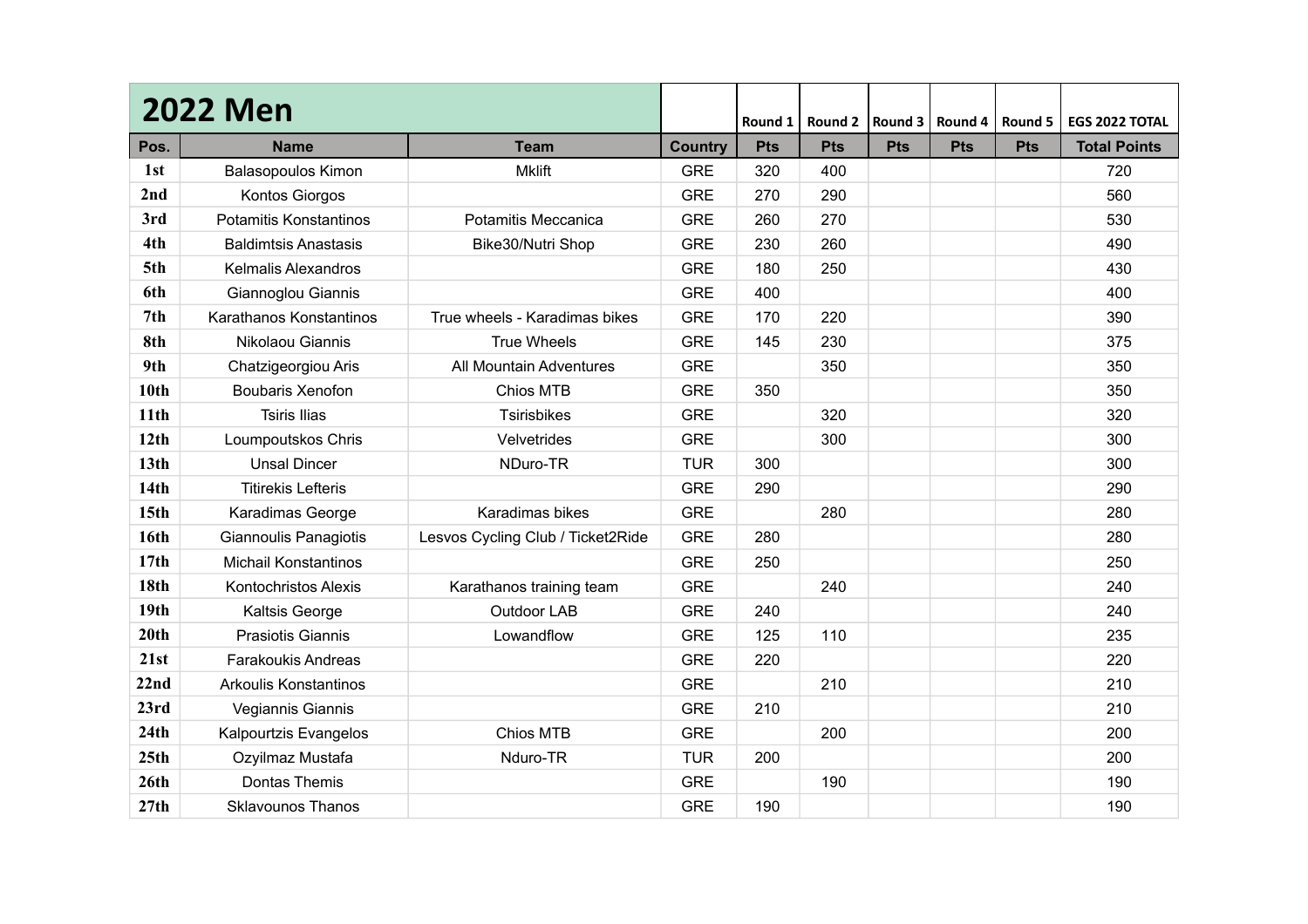| 28 <sub>th</sub> | Papaoikonomou Christos       |                            | <b>GRE</b> |     | 180 | 180 |
|------------------|------------------------------|----------------------------|------------|-----|-----|-----|
| 29th             | Panagos Konstantinos         |                            | <b>GRE</b> |     | 170 | 170 |
| 30th             | Papadopoulos Ilias           |                            | <b>GRE</b> |     | 160 | 160 |
| 31st             | <b>Voursoukis Vasilis</b>    | Molyvos mtb                | <b>GRE</b> | 160 |     | 160 |
| 32nd             | <b>Pollalis Marios</b>       | RAW bikeshop - GT bikes    | <b>GRE</b> |     | 150 | 150 |
| 33rd             | <b>Chatzelis Emmanouil</b>   | Lesvos cycling club        | <b>GRE</b> | 150 |     | 150 |
| 34th             | <b>Kourakos Petros</b>       |                            | <b>GRE</b> |     | 145 | 145 |
| 35th             | <b>Moschos Mimis</b>         |                            | <b>GRE</b> | 145 |     | 145 |
| 36th             | <b>Roedel Derek</b>          |                            | <b>GRE</b> |     | 140 | 140 |
| 37th             | Alamanos Giorgos             | <b>GOATRIDERS PREVEZA</b>  | <b>GRE</b> |     | 135 | 135 |
| <b>38th</b>      | Grigoriadis George           | <b>Mud Turtles</b>         | <b>GRE</b> | 135 |     | 135 |
| 39th             | <b>Foufas Ilias</b>          |                            | <b>GRE</b> |     | 130 | 130 |
| 40th             | Sakellariou Antonios         | <b>Cycling Club Lesvos</b> | <b>GRE</b> | 130 |     | 130 |
| 41st             | Tetoros Ioannis              | Rock n Flow Team           | <b>GRE</b> |     | 125 | 125 |
| <b>42nd</b>      | Sahsanidis Phillipos         | Mt. Aigaleo Racing Crew    | <b>GRE</b> |     | 120 | 120 |
| 43rd             | Sofoulis Dimitris            | Samos cycling club         | <b>GRE</b> | 120 |     | 120 |
| 44th             | <b>Bouliaris Markos</b>      | Pds Odysseas               | <b>GRE</b> |     | 115 | 115 |
| 45th             | Xatzigiannakis Grigoris      |                            | <b>GRE</b> | 115 |     | 115 |
| 46th             | <b>Gkentsis Stratos</b>      |                            | <b>GRE</b> | 110 |     | 110 |
| 47th             | Panagakis Christos           |                            | <b>GRE</b> |     | 105 | 105 |
| 48th             | <b>Michalakellis Marinos</b> |                            | <b>GRE</b> | 105 |     | 105 |
| 49th             | Oikonomopoulos George        | Karadimas Bikes            | <b>GRE</b> |     | 100 | 100 |
| <b>50th</b>      | Mouras Orfeas                |                            | <b>GRE</b> | 100 |     | 100 |
| 51st             | Giaroslavski Mathaios        | M.A.R.C                    | <b>GRE</b> |     | 95  | 95  |
| 52nd             | Galanopoulos Nikolas         |                            | <b>GRE</b> | 95  |     | 95  |
| 53rd             | <b>Zotas Christos</b>        | Athlokinisi                | <b>GRE</b> |     | 90  | 90  |
| <b>54th</b>      | <b>User Serin</b>            | Nduro-TR                   | <b>TUR</b> | 90  |     | 90  |
| 55th             | Papalampros Konstantinos     | truewheels.gr              | <b>GRE</b> |     | 85  | 85  |
| <b>56th</b>      | <b>Dimas Sofoklis</b>        |                            | <b>GRE</b> |     | 80  | 80  |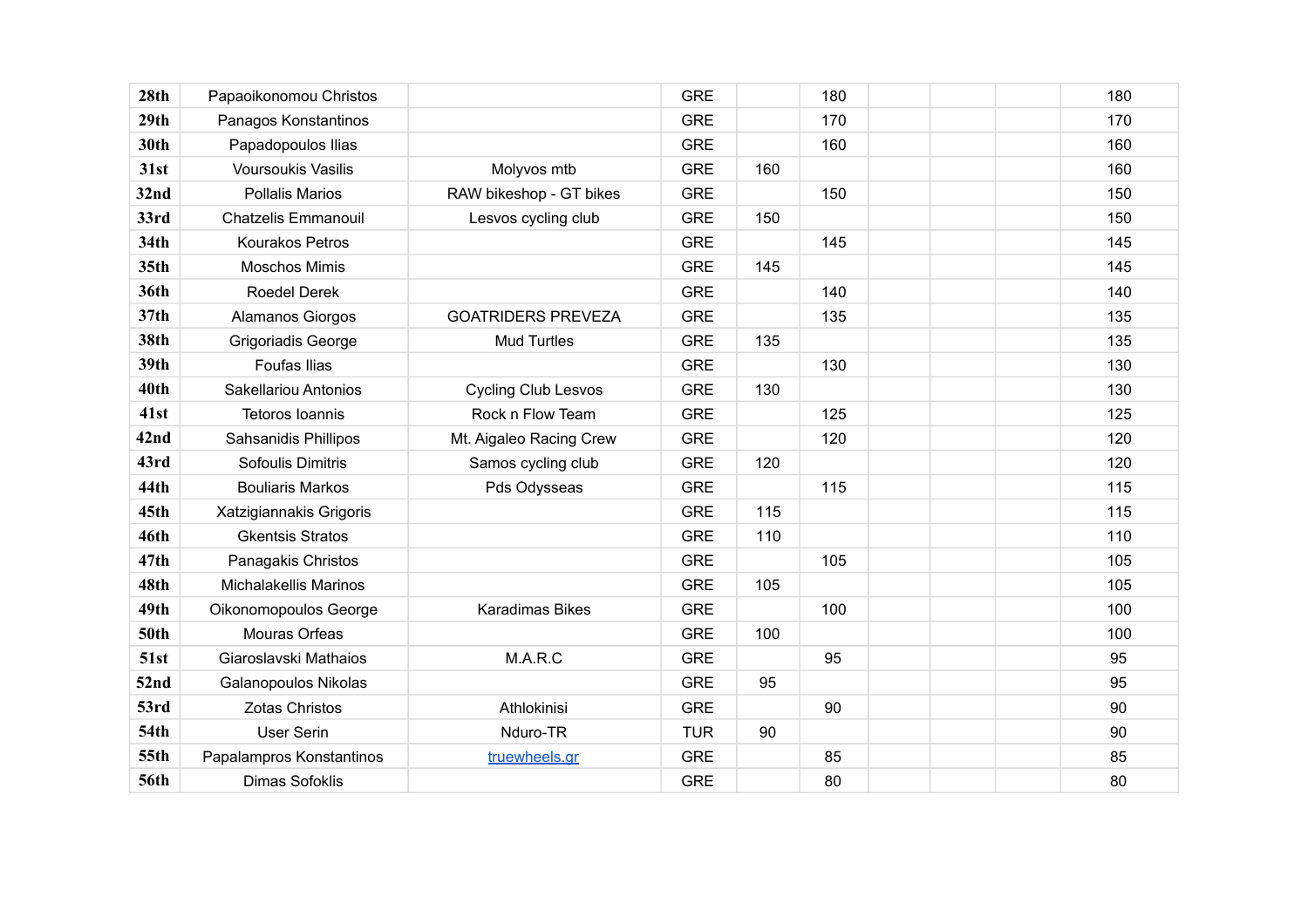|                  | <b>2022 Masters</b>           |                                   |                | Round 1    | Round 2    | Round 3    | Round 4    |            | Round 5   EGS 2022 TOTAL |
|------------------|-------------------------------|-----------------------------------|----------------|------------|------------|------------|------------|------------|--------------------------|
| Pos.             | <b>Name</b>                   | <b>Team</b>                       | <b>Country</b> | <b>Pts</b> | <b>Pts</b> | <b>Pts</b> | <b>Pts</b> | <b>Pts</b> | <b>Total Points</b>      |
| 1st              | Mavrakos Babis                | <b>Rolling Stoned</b>             | <b>GRE</b>     | 400        | 400        |            |            |            | 800                      |
| 2nd              | <b>Patsalos Dimitris</b>      | <b>Trailmates</b>                 | <b>GRE</b>     | 280        | 280        |            |            |            | 560                      |
| 3rd              | Kalogerakis Kostas            |                                   | <b>GRE</b>     | 260        | 290        |            |            |            | 550                      |
| 4th              | <b>Dimoliatis Dimitris</b>    |                                   | <b>GRE</b>     | 220        | 320        |            |            |            | 540                      |
| 5th              | Giannousas Giannis            | Bike30-SilelisBoats               | <b>GRE</b>     | 320        | 200        |            |            |            | 520                      |
| 6th              | Rizoglou Pangiotis            | Mountain Aigaleo Racing Crew      | <b>GRE</b>     | 200        | 260        |            |            |            | 460                      |
| 7 <sub>th</sub>  | Poulis Georgios               | <b>Truewheels</b>                 | <b>GRE</b>     | 170        | 230        |            |            |            | 400                      |
| 8th              | Ivanov Boyko                  | Genesis Epic                      | <b>BUL</b>     |            | 350        |            |            |            | 350                      |
| 9th              | <b>Kostopoulos Giorgos</b>    |                                   | <b>GRE</b>     | 350        |            |            |            |            | 350                      |
| 10 <sub>th</sub> | Cherouvim Ioannis             |                                   | <b>GRE</b>     |            | 300        |            |            |            | 300                      |
| 11 <sub>th</sub> | Laskaridis Ignatis            | Lesvos Cycling Club               | <b>GRE</b>     | 300        |            |            |            |            | 300                      |
| 12th             | Anagnostou Stratos            | Anagnocycles.gr                   | <b>GRE</b>     | 290        |            |            |            |            | 290                      |
| 13 <sub>th</sub> | Donhou Thomas                 | Donhou Store                      | <b>UK</b>      |            | 270        |            |            |            | 270                      |
| 14 <sub>th</sub> | <b>Orfanos Manos</b>          | Anagno Cycles/Kasimis Training    | <b>GRE</b>     | 270        |            |            |            |            | 270                      |
| 15 <sub>th</sub> | Polychronopoulos Konstantinos |                                   | <b>GRE</b>     |            | 250        |            |            |            | 250                      |
| 16th             | <b>Avdeliodis Evristheas</b>  | Chios mtb                         | <b>GRE</b>     | 250        |            |            |            |            | 250                      |
| 17th             | <b>Syrivellis Kostas</b>      | Syrivelis.gr - Bike30 - Nutrishop | <b>GRE</b>     |            | 240        |            |            |            | 240                      |
| <b>18th</b>      | Kountouroudis Lefteris        | ChiosMtb                          | <b>GRE</b>     | 240        |            |            |            |            | 240                      |
| 19 <sub>th</sub> | Tountas Ioannis               |                                   | <b>GRE</b>     | 120        | 115        |            |            |            | 235                      |
| 20th             | <b>Babatsikos Chris</b>       | Oreokatsro Cycling Club           | <b>GRE</b>     | 230        |            |            |            |            | 230                      |
| 21st             | Anthimos Kostas               | <b>Tzortzopoulos Bikes</b>        | <b>GRE</b>     |            | 220        |            |            |            | 220                      |
| 22nd             | Kalantzis Konstantinos        |                                   | <b>GRE</b>     |            | 210        |            |            |            | 210                      |
| 23rd             | Zagorisos Kostas              |                                   | <b>GRE</b>     | 210        |            |            |            |            | 210                      |
| 24th             | Kouroumalis Kimon             |                                   | <b>GRE</b>     |            | 190        |            |            |            | 190                      |
| 25th             | <b>Mpountakis Mpampis</b>     |                                   | <b>GRE</b>     | 190        |            |            |            |            | 190                      |
| 26th             | Kontos Aggelos                |                                   | <b>GRE</b>     |            | 180        |            |            |            | 180                      |
| 27th             | <b>Tzirmpas Vasileios</b>     | Morella MoFos                     | <b>GRE</b>     | 180        |            |            |            |            | 180                      |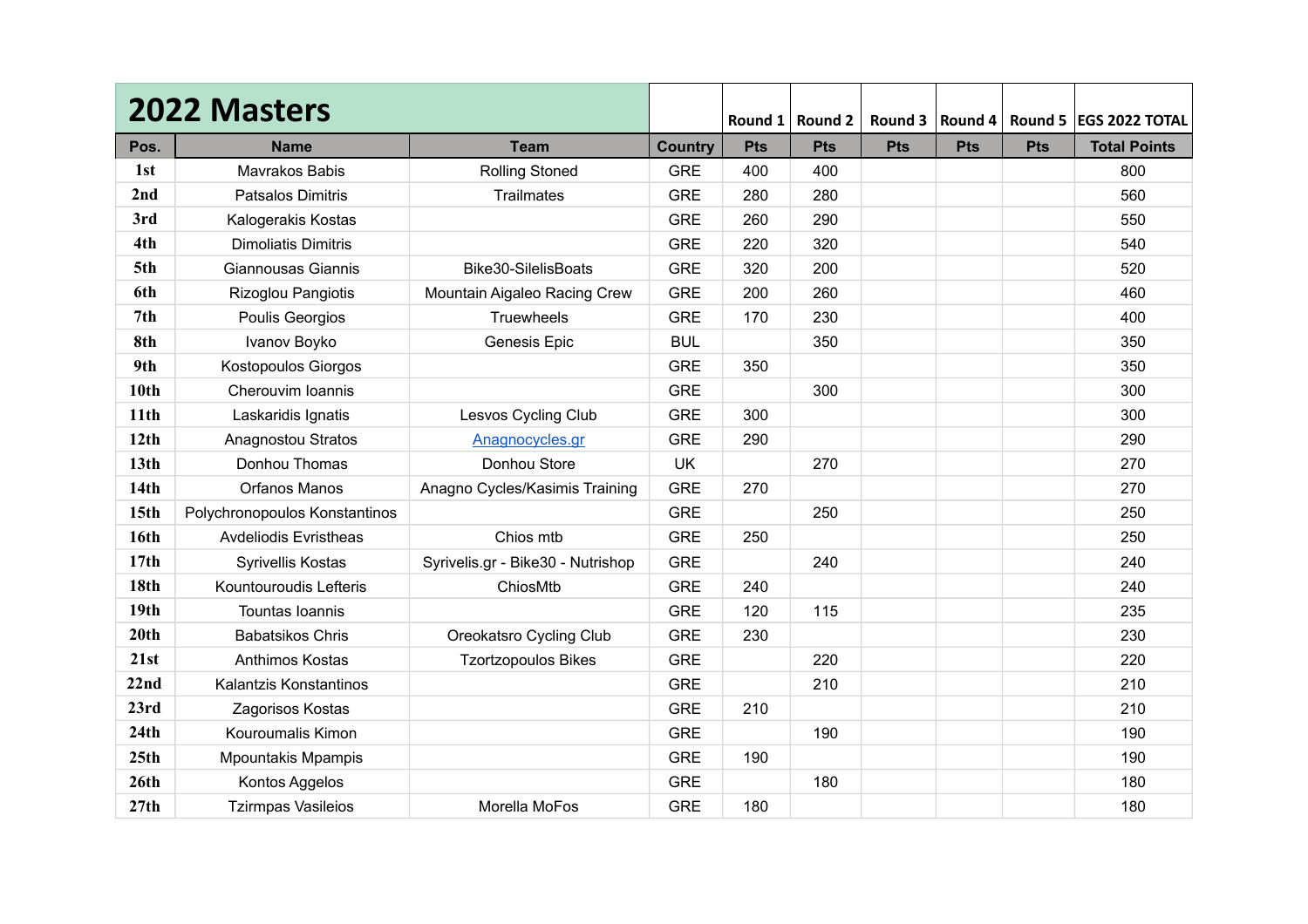| 28 <sub>th</sub> | Paparounis Thomas            | <b>IMBC</b>               | <b>GRE</b> |     | 170         | 170 |
|------------------|------------------------------|---------------------------|------------|-----|-------------|-----|
| 29 <sub>th</sub> | Panagiotopoulos Ioannis      | <b>Erymanthios Kafros</b> | <b>GRE</b> |     | 160         | 160 |
| 30th             | <b>Sklavos Giorgos</b>       |                           | <b>GRE</b> | 160 |             | 160 |
| 31st             | Kanellopoulos Dimitrios      | <b>IMBC</b>               | <b>GRE</b> |     | 150         | 150 |
| 32 <sub>nd</sub> | <b>Andriotis Tzannos</b>     |                           | <b>GRE</b> | 150 |             | 150 |
| 33rd             | Sietos Giorgos               | Rock 'N' flow Enduro team | <b>GRE</b> |     | 145         | 145 |
| 34th             | <b>Titirekis Theodoros</b>   | West Lesvos mtb           | <b>GRE</b> | 145 |             | 145 |
| 35 <sub>th</sub> | <b>Dendrinos Aristidis</b>   | We Love Enduro Team       | <b>GRE</b> |     | 140         | 140 |
| 36th             | Ardamis Vasileios            |                           | <b>GRE</b> | 140 |             | 140 |
| 37 <sub>th</sub> | Antonakis Anastasios         | truewheels.gr             | <b>GRE</b> |     | 135         | 135 |
| 38th             | Doukarellis Panagiotis       | Lesvos Cycling Club       | <b>GRE</b> | 135 |             | 135 |
| 39th             | Varvitsiotis Konstantinos    |                           | <b>GRE</b> |     | 130         | 130 |
| 40 <sub>th</sub> | Malapaschas Gregory          |                           | <b>GRE</b> | 130 |             | 130 |
| 41st             | Nikolopoulos Alexandros      | <b>IMBC</b>               | <b>GRE</b> |     | 125         | 125 |
| 42 <sub>nd</sub> | Xygakis Konstantinos         | Aeropos Edessas           | <b>GRE</b> | 125 |             | 125 |
| 43rd             | <b>Milioris Nickolas</b>     | M.A.R.C.                  | <b>GRE</b> |     | 120         | 120 |
| 44th             | Loutas Panos                 | Asopia team Kiato         | <b>GRE</b> | 115 | $\mathbf 0$ | 115 |
| 45 <sub>th</sub> | <b>Dimitriades Dimitrios</b> |                           | <b>GRE</b> | 110 |             | 110 |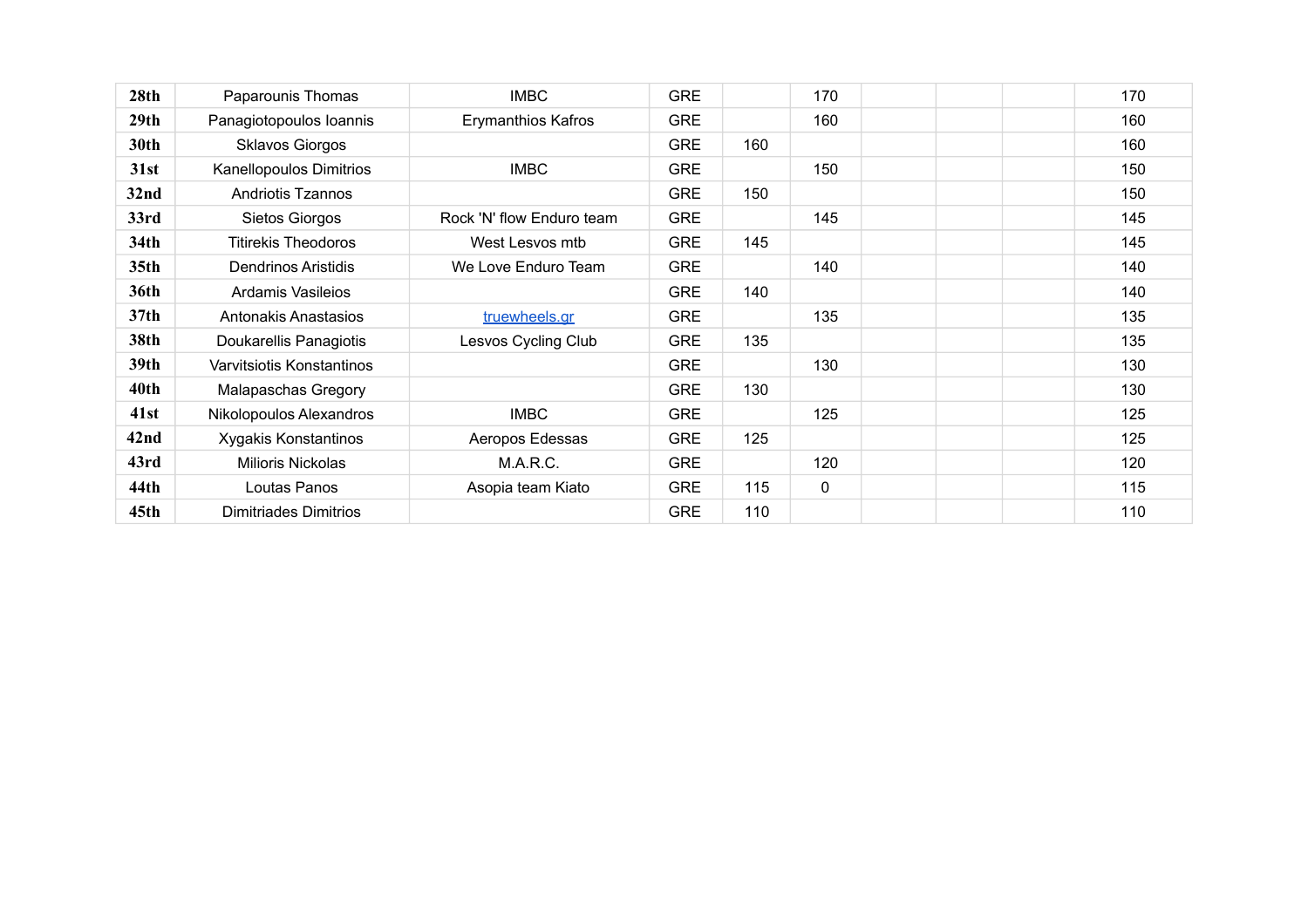|                  | <b>2022 Under-21</b>        |                                      |                | Round 1    | Round 2     | Round 3    | Round 4    | Round 5    | EGS 2022 TOTAL      |
|------------------|-----------------------------|--------------------------------------|----------------|------------|-------------|------------|------------|------------|---------------------|
| Pos.             | <b>Name</b>                 | <b>Team</b>                          | <b>Country</b> | <b>Pts</b> | <b>Pts</b>  | <b>Pts</b> | <b>Pts</b> | <b>Pts</b> | <b>Total Points</b> |
| 1st              | Lois Filippos               | <b>Karadimas Bikes</b>               | <b>GRE</b>     | 400        | 320         |            |            |            | 720                 |
| 2nd              | <b>Toutkas Giannis</b>      | <b>Serres Action</b>                 | <b>GRE</b>     | 350        | 260         |            |            |            | 610                 |
| 3rd              | <b>Karakostas Dimitris</b>  | Karadimas bikes                      | <b>GRE</b>     | 280        | 250         |            |            |            | 530                 |
| 4th              | <b>Zotos Socratis</b>       | Propain Positive supported by Vee    | <b>GRE</b>     |            | 400         |            |            |            | 400                 |
| 5th              | <b>Chartsias Nikolas</b>    | Asopia Team Kiato                    | <b>GRE</b>     | 270        | 105         |            |            |            | 375                 |
| 6th              | <b>Moutsios Antonis</b>     |                                      | <b>GRE</b>     |            | 350         |            |            |            | 350                 |
| 7 <sub>th</sub>  | Giannikos Prodromos         | Anagnocycles.gr                      | <b>GRE</b>     | 320        |             |            |            |            | 320                 |
| 8th              | <b>Mantzaris Zisis</b>      | Lousfaki trail/ Larissa Cycling Club | <b>GRE</b>     |            | 300         |            |            |            | 300                 |
| 9th              | Nikolaou George             | Asopia team Kiato                    | <b>GRE</b>     | 220        | 80          |            |            |            | 300                 |
| 10 <sub>th</sub> | Lefas Christos              |                                      | <b>GRE</b>     | 300        |             |            |            |            | 300                 |
| 11th             | Karachalios Alexis-Vangelis | All Mountain Adventures              | <b>GRE</b>     | 290        | $\mathbf 0$ |            |            |            | 290                 |
| 12th             | <b>Messaritakis Manos</b>   | <b>Karadimas Bikes</b>               | <b>GRE</b>     |            | 280         |            |            |            | 280                 |
| 13 <sub>th</sub> | <b>Karpodinis Vasilis</b>   |                                      | <b>GRE</b>     |            | 270         |            |            |            | 270                 |
| 14 <sub>th</sub> | <b>Psomas Efstratios</b>    |                                      | <b>GRE</b>     | 260        |             |            |            |            | 260                 |
| 15 <sub>th</sub> | Zachariou Aris              |                                      | <b>GRE</b>     | 250        |             |            |            |            | 250                 |
| 16th             | Palaiologou Filippos        | <b>Karadimas Bikes</b>               | <b>GRE</b>     |            | 240         |            |            |            | 240                 |
| 17th             | <b>Mantos Dimitris</b>      | enduro_only                          | <b>GRE</b>     | 240        |             |            |            |            | 240                 |
| 18th             | Loutas Agelos               | Asopia team Kiato                    | <b>GRE</b>     | 230        | 0           |            |            |            | 230                 |
| 19 <sub>th</sub> | Arvanitis Orfeas            | <b>True Wheels</b>                   | <b>GRE</b>     |            | 220         |            |            |            | 220                 |
| 20th             | Michalopoulos Ioannis       |                                      | <b>GRE</b>     |            | 210         |            |            |            | 210                 |
| 21st             | Geragotellis Nikolas        |                                      | <b>GRE</b>     | 210        |             |            |            |            | 210                 |
| 22nd             | <b>Bakogiannis Lambros</b>  | Rock 'n' flow                        | <b>GRE</b>     |            | 200         |            |            |            | 200                 |
| 23rd             | <b>Manoleas Christos</b>    | <b>Proteas Salaminas</b>             | <b>GRE</b>     |            | 190         |            |            |            | 190                 |
| 24th             | Papadakis Manos             |                                      | <b>GRE</b>     |            | 180         |            |            |            | 180                 |
| 25th             | Pachoulos Thodoris          |                                      | <b>GRE</b>     |            | 170         |            |            |            | 170                 |
| 26 <sup>th</sup> | <b>Marantidis Christos</b>  |                                      | <b>GRE</b>     |            | 160         |            |            |            | 160                 |
| 27th             | Fotoglou Savvas             | <b>Tsiris Bikes</b>                  | <b>GRE</b>     |            | 150         |            |            |            | 150                 |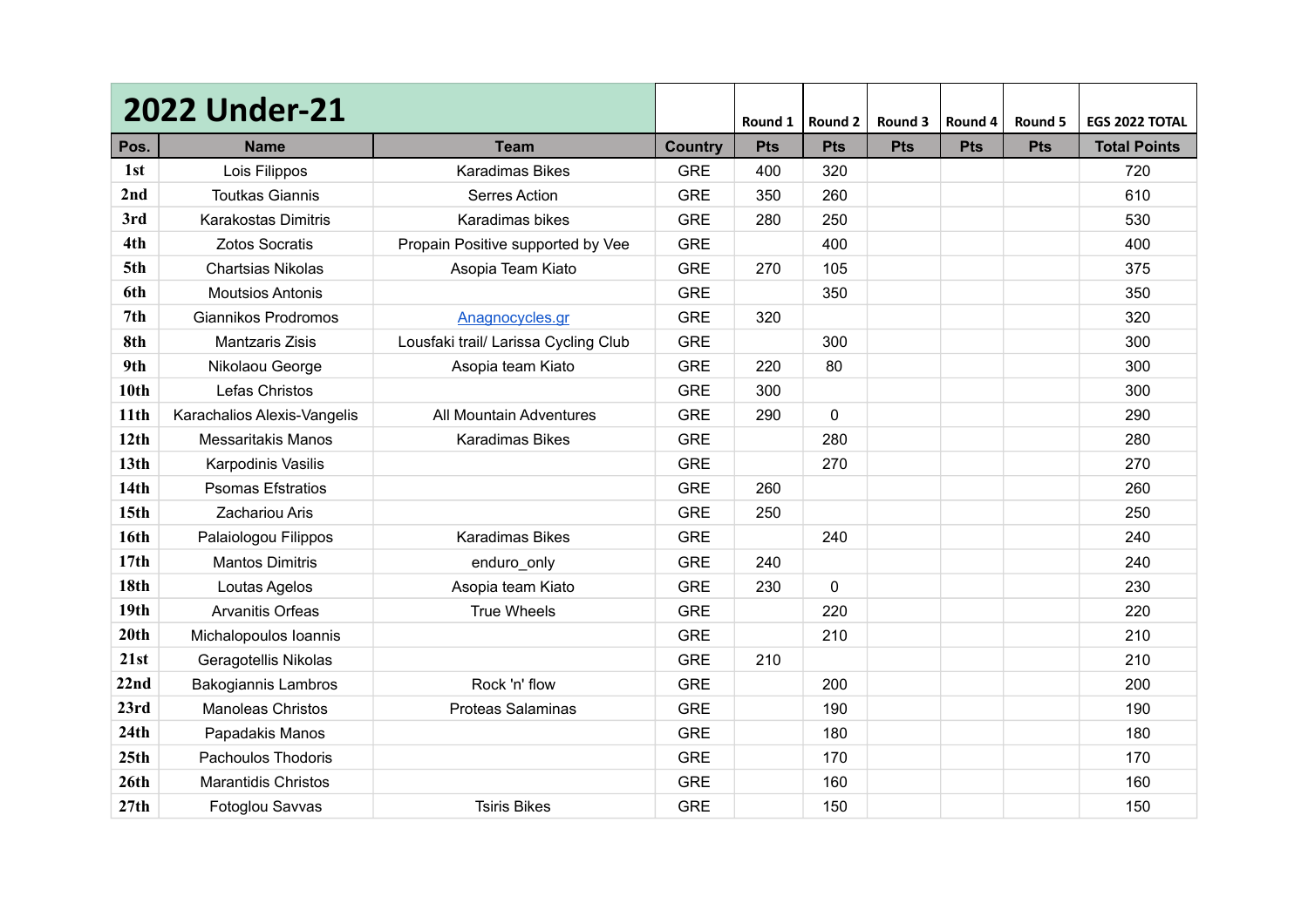| 28th             | <b>Ntoumas Dimitris</b>            | <b>GOATRIDERS PREVEZA</b> | <b>GRE</b> | 145 | 145 |
|------------------|------------------------------------|---------------------------|------------|-----|-----|
| 29 <sub>th</sub> | Dimopoulos Nikolaos                |                           | <b>GRE</b> | 140 | 140 |
| 30th             | Theodorakopoulos Giorgos           | ap digital                | <b>GRE</b> | 130 | 130 |
| 31st             | <b>Chatzimanolis Nikolas</b>       | Karadimas bikes           | <b>GRE</b> | 120 | 120 |
| 32 <sub>nd</sub> | Makris Nikolaos                    | We love enduro team       | <b>GRE</b> | 115 | 115 |
| 33rd             | Stamatiadis Giannis                | Low and Flow              | <b>GRE</b> | 110 | 110 |
| 34th             | <b>Valatsos Dimitrios-Georgios</b> | Cycling Club Agrinio      | <b>GRE</b> | 100 | 100 |
| 35 <sub>th</sub> | Vamvakousis Manolis                | Proteas                   | <b>GRE</b> | 95  | 95  |
| 36th             | Gioldasis Alexandros               |                           | <b>GRE</b> | 90  | 90  |
| 37 <sub>th</sub> | <b>Pentidis Diamantis</b>          | All Mountain Adventures   | <b>GRE</b> | 85  | 85  |
| <b>38th</b>      | Kontoprias Aris                    | We Love Enduro Team       | <b>GRE</b> | 75  | 75  |
| 39 <sub>th</sub> | Koliousis Odysseas                 | <b>Karadimas Bikes</b>    | <b>GRE</b> | 70  | 70  |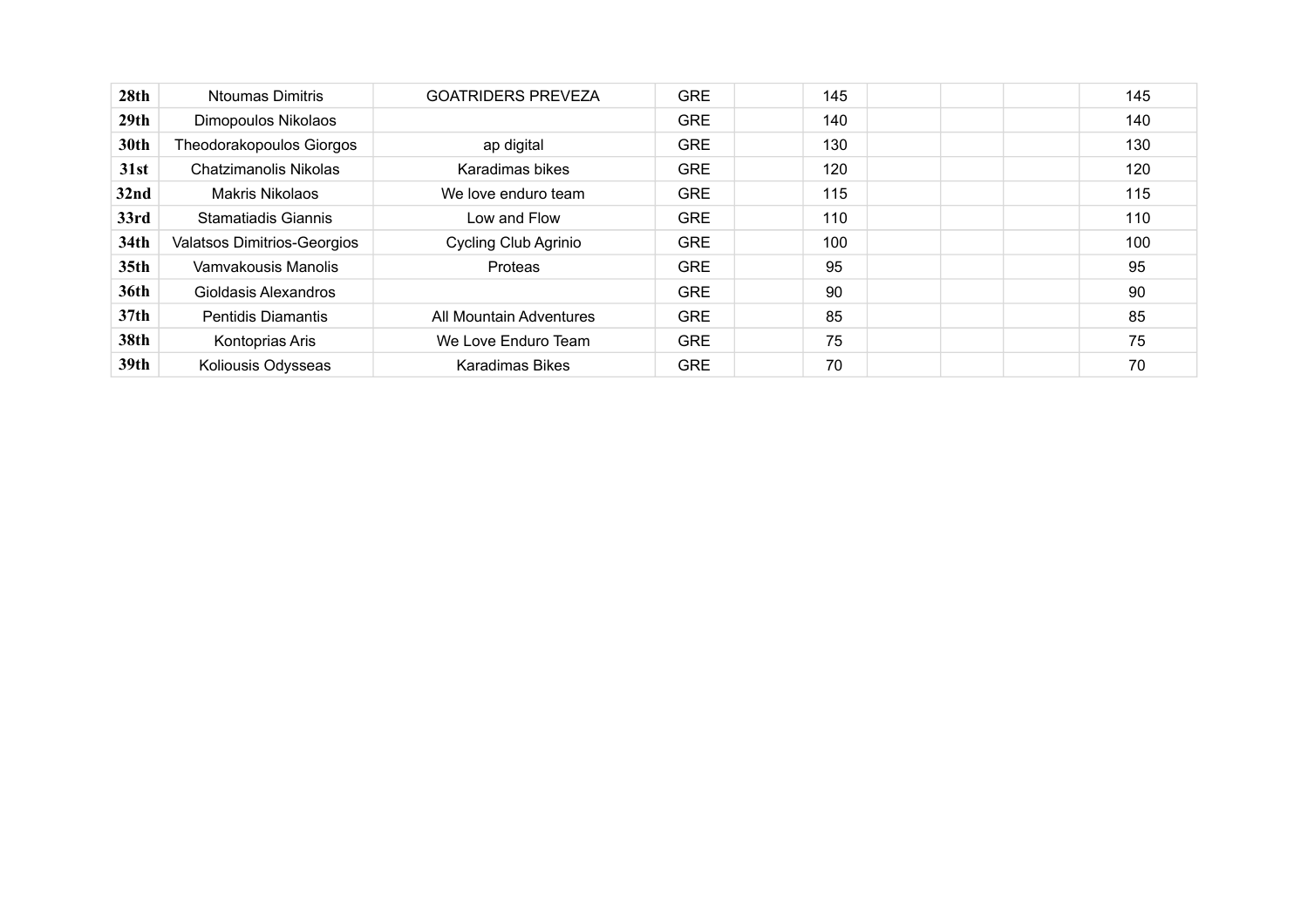|                  | <b>2022 Veterans</b>       |                        |                | Round 1    | Round 2     | Round 3    | Round 4    | Round 5    | <b>EGS 2022 TOTAL</b> |
|------------------|----------------------------|------------------------|----------------|------------|-------------|------------|------------|------------|-----------------------|
| Pos.             | <b>Name</b>                | <b>Team</b>            | <b>Country</b> | <b>Pts</b> | <b>Pts</b>  | <b>Pts</b> | <b>Pts</b> | <b>Pts</b> | <b>Total Points</b>   |
| 1st              | Zotos Michael              |                        | <b>GRE</b>     | 190        | 300         |            |            |            | 490                   |
|                  |                            | 34BikeShop             |                |            |             |            |            |            |                       |
| 2nd              | <b>Tsamaslidis George</b>  | Gefyra enduro team     | <b>GRE</b>     | 120        | 180         |            |            |            | 300                   |
| 3rd              | Loutragotis Marios         |                        | <b>GRE</b>     | 300        |             |            |            |            | 300                   |
| 4th              | <b>Vlassopoulos George</b> | Low and Flow bike shop | <b>GRE</b>     | 140        | 150         |            |            |            | 290                   |
| 5th              | Papadopoulos Stergios      |                        | <b>GRE</b>     | 100        | 170         |            |            |            | 270                   |
| 6th              | <b>Maniatis Giorgos</b>    |                        | <b>GRE</b>     |            | 250         |            |            |            | 250                   |
| 7th              | Kamatsos Giorgos           |                        | <b>GRE</b>     | 250        |             |            |            |            | 250                   |
| 8th              | Georgakakis Vaggelis       |                        | <b>GRE</b>     |            | 220         |            |            |            | 220                   |
| 9th              | Moisis Nikolaos            |                        | <b>GRE</b>     | 220        |             |            |            |            | 220                   |
| 10 <sub>th</sub> | <b>Hefendehl David</b>     |                        | <b>GER</b>     |            | 200         |            |            |            | 200                   |
| 11 <sub>th</sub> | <b>Moschovis Dimitris</b>  |                        | <b>GRE</b>     | 200        |             |            |            |            | 200                   |
| 12th             | <b>Matiatos Spiros</b>     | Aeolos cycling team    | <b>GRE</b>     |            | 190         |            |            |            | 190                   |
| 13 <sub>th</sub> | <b>Boulafendis George</b>  | Leros cycling club     | <b>GRE</b>     | 180        |             |            |            |            | 180                   |
| 14 <sub>th</sub> | Dalekos Lefteris           | Lesvos cycling club    | <b>GRE</b>     | 170        |             |            |            |            | 170                   |
| 15 <sub>th</sub> | <b>Kountouris Petros</b>   |                        | <b>GRE</b>     |            | 160         |            |            |            | 160                   |
| 16th             | Linardos Prokopis          |                        | <b>GRE</b>     | 160        |             |            |            |            | 160                   |
| 17 <sub>th</sub> | Triantafyllou Andreas      |                        | <b>GRE</b>     | 150        |             |            |            |            | 150                   |
| <b>18th</b>      | Tsirpos Ioannis            |                        | <b>GRE</b>     |            | 140         |            |            |            | 140                   |
| 19 <sub>th</sub> | <b>Balkin Erman</b>        | <b>Bodask</b>          | <b>TRK</b>     | 130        |             |            |            |            | 130                   |
| 20th             | <b>Adamidis Christos</b>   | Wheelmania             | <b>GRE</b>     | 110        | $\mathbf 0$ |            |            |            | 110                   |
| 21st             | Sachlos Gabriel            |                        | <b>GRE</b>     | 90         |             |            |            |            | 90                    |
| 22nd             | Kamatsos Panagiotis        |                        | <b>GRE</b>     | 80         |             |            |            |            | 80                    |
| 23rd             | <b>Silelis Dimitris</b>    | Bike30-SilelisBoats    | <b>GRE</b>     | 70         |             |            |            |            | 70                    |
| 24th             | <b>Anezinos Takis</b>      | Lesvos Cycling Club    | <b>GRE</b>     | 60         |             |            |            |            | 60                    |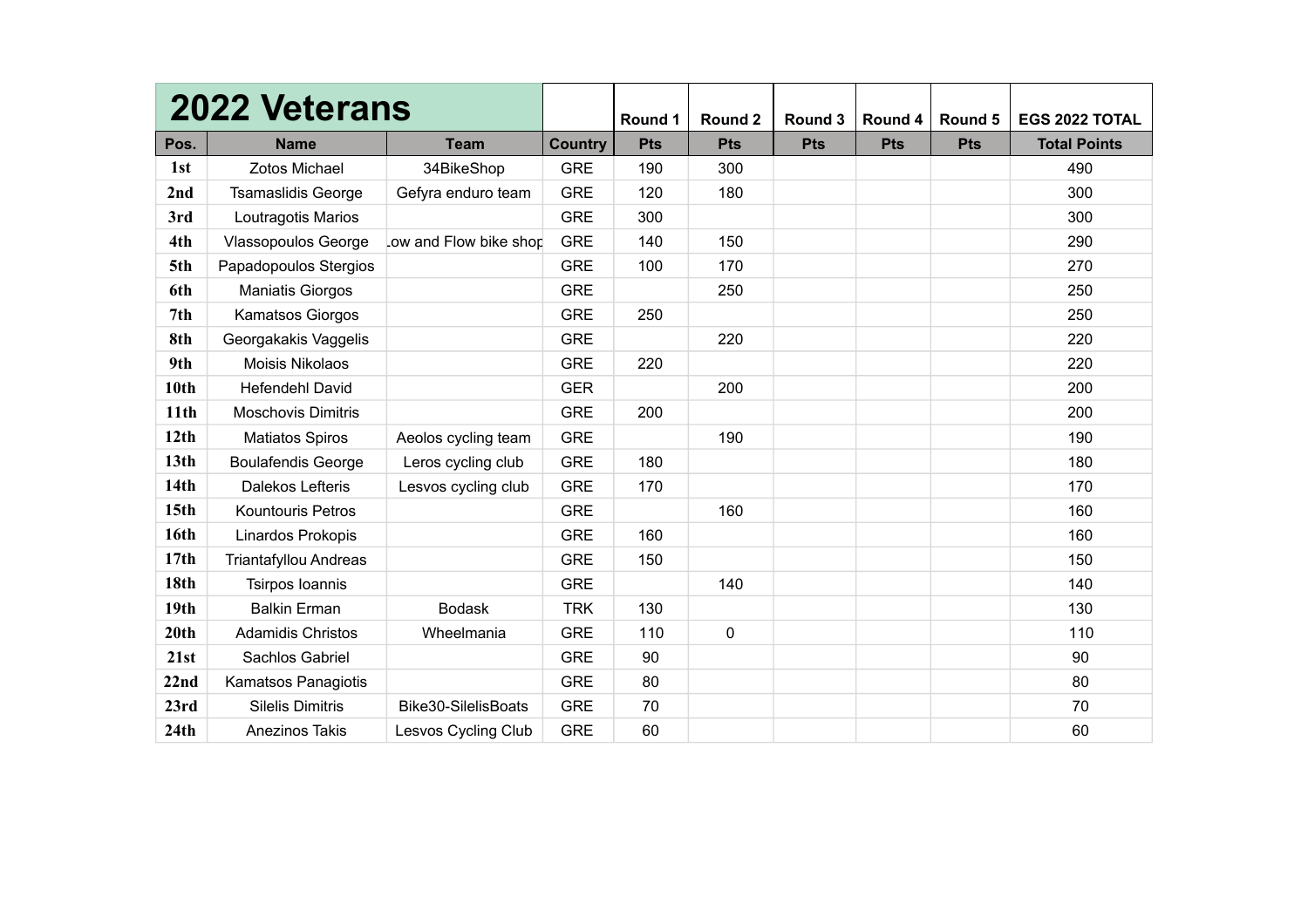|                  | <b>2022 Women</b>       |                           |            | <b>Round 1</b> | Round 2    | Round 3    | Round 4    | Round 5    | <b>EGS 2022 TOTAL</b> |
|------------------|-------------------------|---------------------------|------------|----------------|------------|------------|------------|------------|-----------------------|
| Pos.             | <b>Name</b>             | Team                      | Country    | <b>Pts</b>     | <b>Pts</b> | <b>Pts</b> | <b>Pts</b> | <b>Pts</b> | <b>Total Points</b>   |
| 1st              | Lazopoulou Vasiliki     | Electric rev              | <b>GRE</b> | 300            | 300        |            |            |            | 600                   |
| 2nd              | Katsarou Maria          | <b>ACC Koropiou</b>       | <b>GRE</b> | 200            | 250        |            |            |            | 450                   |
| 3rd              | Zaharieva Veneta        | <b>Riders United</b>      | <b>BUL</b> | 220            | 220        |            |            |            | 440                   |
| 4th              | Chatzeli Anastasia      |                           | <b>GRE</b> | 250            |            |            |            |            | 250                   |
| 5th              | Moraiti Katerina        | <b>Erymanthios Kafros</b> | <b>GRE</b> |                | 200        |            |            |            | 200                   |
| 6th              | Chatzeli Anastasia      |                           | <b>GRE</b> |                | 190        |            |            |            | 190                   |
| 7th              | Chatzijoannidou Foteini | Lesvos cycling club       | <b>GRE</b> | 190            |            |            |            |            | 190                   |
| 8th              | Lagoudakou Iris         | M.A.R.C team              | <b>GRE</b> |                | 180        |            |            |            | 180                   |
| 9th              | Ozyilmaz Binnur         | Nduro-TR                  | <b>TUR</b> | 180            |            |            |            |            | 180                   |
| 10 <sub>th</sub> | Ntafopoulou Effie       | Karadimas Bikes           | <b>GRE</b> |                | 170        |            |            |            | 170                   |
| 11 <sub>th</sub> | Nikolakopoulou Eleanna  |                           | <b>GRE</b> |                | 160        |            |            |            | 160                   |